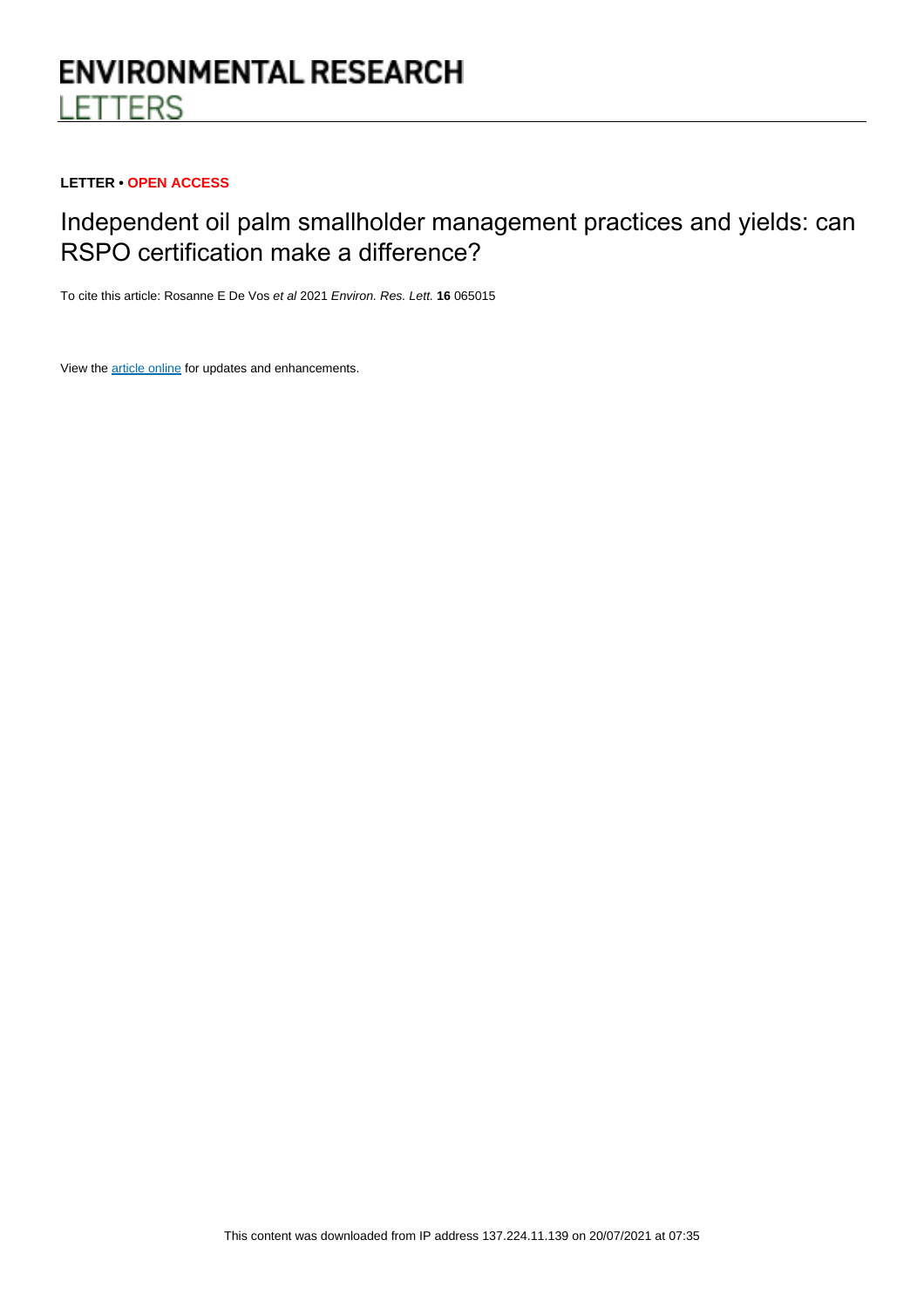## **ENVIRONMENTAL RESEARCH LETTERS**

## CrossMark

**OPEN ACCESS**

**RECEIVED** 10 February 2021

**REVISED** 19 April 2021

**ACCEPTED FOR PUBLICATION** 14 May 2021

**PUBLISHED** 17 June 2021

Original content from this work may be used under the terms of the [Creative Commons](https://creativecommons.org/licenses/by/4.0/) [Attribution 4.0 licence](https://creativecommons.org/licenses/by/4.0/).

Any further distribution of this work must maintain attribution to the author(s) and the title of the work, journal citation and DOI.



Independent oil palm smallholder management practices and yields: can RSPO certification make a difference?

**Rosanne E De Vos**[1](#page-1-0)**, Aritta Suwarno**[2,](#page-1-1)[3](#page-1-2)**, Maja Slingerland**[1](#page-1-0)**, Peter J Van Der Meer**[3](#page-1-2) **and Jennifer M Lucey**[4](#page-1-3)

- 1 Plant Production Systems, Wageningen University, Wageningen, The Netherlands  $\overline{2}$
- <span id="page-1-1"></span><span id="page-1-0"></span>Environmental Systems Analysis, Wageningen University, Wageningen, The Netherlands
- <sup>3</sup> Van Hall Larenstein University of Applied Sciences, Velp, The Netherlands
- <span id="page-1-2"></span><sup>4</sup> Department of Zoology, University of Oxford, Oxford, United Kingdom

<span id="page-1-3"></span>**E-mail: [rosa.devos@wur.nl](mailto:rosa.devos@wur.nl)**

**Keywords:** oil palm, smallholders, RSPO certification, plantation management, sustainability, Indonesia

Supplementary material for this article is available [online](http://doi.org/10.1088/1748-9326/ac018d)

## **Abstract**

**LETTER**

Smallholders are a substantial part of the oil palm sector and thus are key to achieving more sustainable production. However, so far their yields remain below potential. The Roundtable on Sustainable Oil Palm (RSPO) aims to include smallholders in sustainability certification to strengthen rural livelihoods and reduce negative environmental impacts. This study aims to determine if and how certified smallholders perform differently from their non-certified counterparts in terms of management practices and yields, and to what extent this is related to RSPO certification. Certified smallholders had significantly better management practices in terms of planting material (*tenera*) and fertiliser use (16.8 vs 4.8 bags ha*−*<sup>1</sup> yr*−*<sup>1</sup> ) and had significantly higher yields (22.5 vs 14.5 ton fresh fruit bunches ha*−*<sup>1</sup> 1 yr*−*<sup>1</sup> 1, corrected for palm age). Planting material and harvesting frequency significantly explained higher yields. These differences could not be attributed to certification per se but were probably due to pre-certification conditions, including strong group organisation. It remains a question as to how sustainability certification can be a driver of change by including smallholders who have relatively larger yield gaps, and who lag behind in eligibility criteria for certification.

## **1. Introduction**

Oil palm smallholders are critical in the goal to achieve a more sustainable palm oil sector which protects both rural livelihoods and the environment (Jezeer *et al* [2019](#page-9-0), Razak *et al* [2020\)](#page-10-0). However, smallholder yields often lag far behind large-scale estates (Euler *et al* [2016](#page-9-1), Monzon *et al* [2021,](#page-9-2) Yield Gap Atlas [2021](#page-10-1)). Yield gaps are rooted in the use of low-quality planting materials and limited fertiliser use (Woittiez *et al* [2018,](#page-10-2) Jelsma *et al* [2019](#page-9-3)), as well as a combination of inefficient plantation design, irregular harvesting, soil and climate conditions, and water availability (Fairhurst and Griffiths [2014](#page-9-4), Rhebergen *et al* [2016\)](#page-10-3). Improving yields through better management practices is not straightforward, because there is a time lag of 20–30 months before maximum yield increases are achieved after improving management practices (Woittiez *et al* [2021](#page-10-1)). In addition, independent

smallholders in particular, untied to mills, do not have guaranteed access to the market; their fresh fruit bunches (FFB) may be rejected by mills in times of surplus, or may achieve low prices (Molenaar *et al* [2013](#page-9-5)). It has been difficult to address these problems, as independent oil palm smallholders have limited access to certification schemes, extension programs, agricultural inputs, credit schemes, and replanting programs (Brandi *et al* [2015](#page-9-6)).

This study aims to better understand independent oil palm smallholder management practices and yields to explore potential impacts of Roundtable on Sustainable Oil Palm (RSPO) certification on sustainable yield intensification: achieving increased yields, while using agri-inputs in a more efficient and environmentally friendly way. To this end, we compare management practices and yields between certified and non-certified independent smallholders in Central Kalimantan, Indonesia.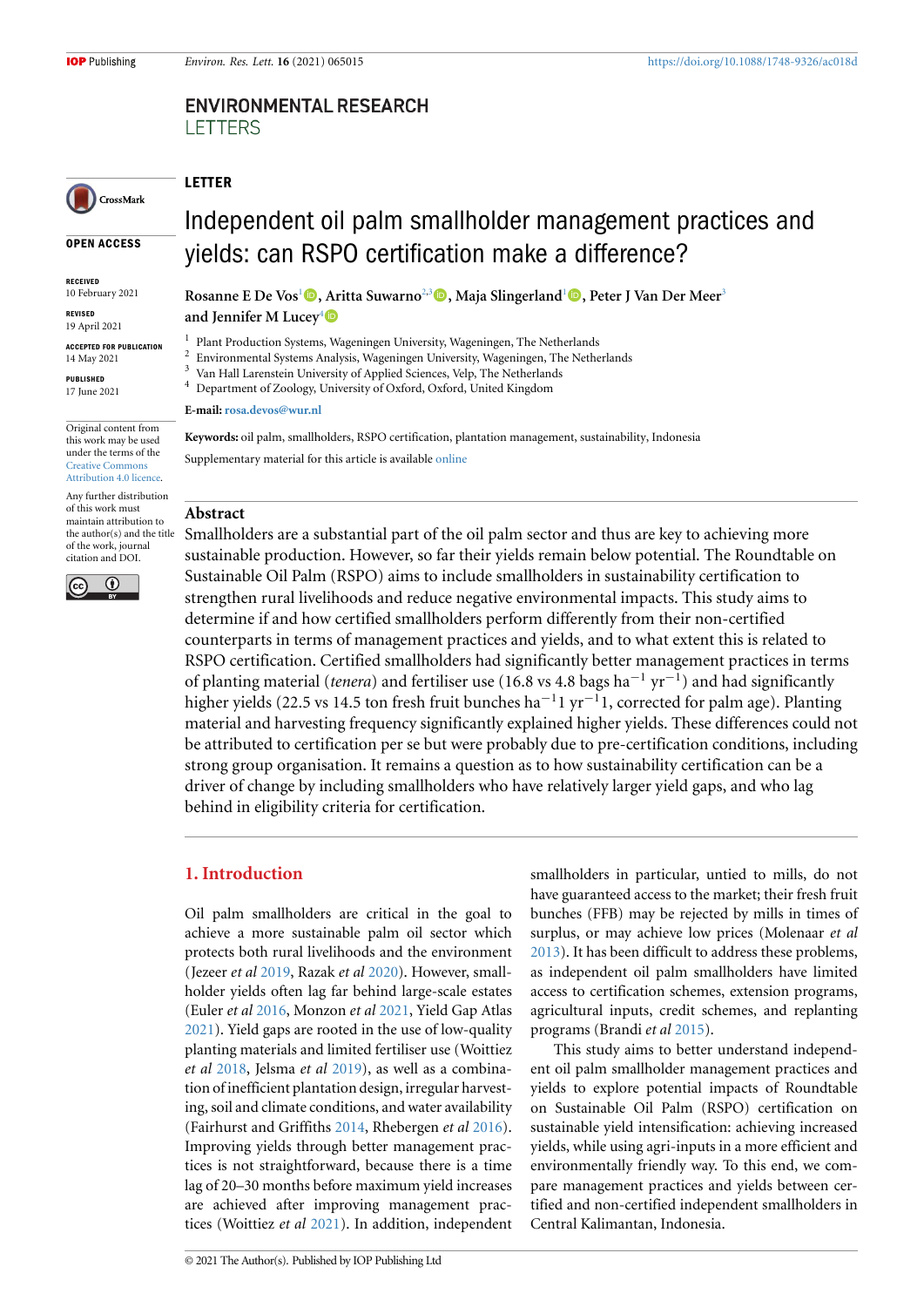So far, 12 753 independent (31 groups from Indonesia) and 1[5](#page-2-0)1 260 scheme smallholders<sup>5</sup> have obtained RSPO certification (RSPO.org [2021\)](#page-10-4), including seven groups in Central Kalimantan. The rationale behind smallholder certification is that this should improve smallholders' socio-economic conditions, provide access to markets, and reduce negative environmental impacts of palm oil production and land conversion (Selvaraj and Ray [2019\)](#page-10-5). Moreover, certification can lead to better management practices, increasing yields and oil extraction rates, thus improving smallholders' incomes, while reducing negative environmental impacts through safe and limited use of chemical fertilisers and herbicides (Rhebergen *et al* [2016](#page-10-3), Woittiez *et al* [2018\)](#page-10-2). Higher yields could reduce the need for expansion, threatening peat and forest areas (Lee *et al* [2014\)](#page-9-7), although higher yields could also be an incentive for new expansions (Maghfirah [2018](#page-9-8)). For smallholders, reasons to opt for certification include expectations of improved relations with mills, better prices, and access to training and assistance from Non Governmental Organisations or companies (Hutabarat *et al* [2018](#page-9-9), see also Blackman and Rivera [2011\)](#page-9-10).

However, there are several challenges for smallholders to become and remain certified. The main constraints include: requirements regarding group organisation and land legality; limited capacity and capital to improve management practices; a lack of knowledge about and connection to the RSPO; and the costs of certification (Brandi *et al* [2015,](#page-9-6) Rietberg and Slingerland [2016](#page-10-6), Hutabarat *et al* [2018,](#page-9-9) Tey *et al* [2020](#page-10-7)).

To address these constraints, in 2019, the RSPO introduced a phased approach to independent smallholder certification, enabling smallholders to sell part of their crude palm oil as certified prior to achieving all eligibility criteria. At the same time, in several regions, including Central Kalimantan, a jurisdictional approach is promoted as a way to ensure smallholder inclusion through strong government involvement (Pacheco *et al* [2020,](#page-9-11) Suwastoyo [2019](#page-10-8)). While this approach is gaining momentum in debates about sustainable agricultural production and responsible resource management, so far little empirical evidence is available on the outcomes of this approach (Pirard *et al* [2017](#page-10-9)).

In light of debates about the merits and challenges of new initiatives to make certification more inclusive for independent smallholders, it is necessary to examine if and how RSPO certification leads to different plantation management practices and increased yields, and how this contributes to livelihoods and environmental sustainability. This study aims to find out if and how certified smallholders in Central Kalimantan perform differently from their non-certified counterparts in terms of management practices and yields, and to what extent this is related to RSPO certification. The key questions are: (a) how do certified and non-certified smallholders manage their plantations compared to standards for Good Agricultural Practices, (b) how do different management practices explain variances in yields, and (c), how is this related to RSPO certification?

## **2. Methods**

#### **2.1. Study sites**

We conducted surveys among 228 independent oil palm smallholders, including 128 RSPO certified smallholders in Kotawaringin Barat District and 100 non-certified smallholders in Seruyan District, Central Kalimantan (figure [1\)](#page-3-0). The survey included questions on general characteristics of the smallholders, plantation characteristics (age, cropping system, palm density), plantation management practices, FFB yield, and livelihoods.

#### *2.1.1. Non-certified area*

The non-certified area includes the villages A and B in Seruyan District, considered as one area for this study. The villages are predominantly inhabited by indigenous Dayak, whose main sources of income include oil palm, banana, and plantation labour (BPS Seruyan [2018](#page-9-12)). At least 56% of the respondents practice intercropping, combining oil palm with fruit crops (mostly banana), especially when the oil palms are still young (<ten years). Oil palm is a relatively new crop in Seruyan; people started planting oil palm around 2010.

All oil palm smallholders in the villages are independent, and have never been engaged in a nucleusplasma scheme. Most independent smallholders in indigenous communities in Central Kalimantan have not received any form of training on cultivating oil palm (INOBU [2016\)](#page-9-13); yet, smallholders in our study gained some experience from working for company plantations. There are no farmer groups or cooperatives for smallholder palm oil production in the area (BPS Kabupaten Seruyan [2018\)](#page-9-12). Oil palm smallholders sell their FFB through local middlemen and all smallholders receive the same price, which is determined by the mill.

#### *2.1.2. Certified area*

The certified area, village C in Kotawaringin Barat District, is largely inhabited by transmigrants from Java who settled in the area in the 1980s, and make up 76% of the population in the district (INOBU [2016](#page-9-13)). Village C is a relatively wealthy village: in addition to oil palm, villagers receive income from rubber, livestock, small enterprises, mining, and government employment (BPS Kotawaringin Barat [2017\)](#page-9-14).

<span id="page-2-0"></span><sup>5</sup> Participants in a nucleus-plasma outgrower scheme, also defined as 'plasma smallholders'.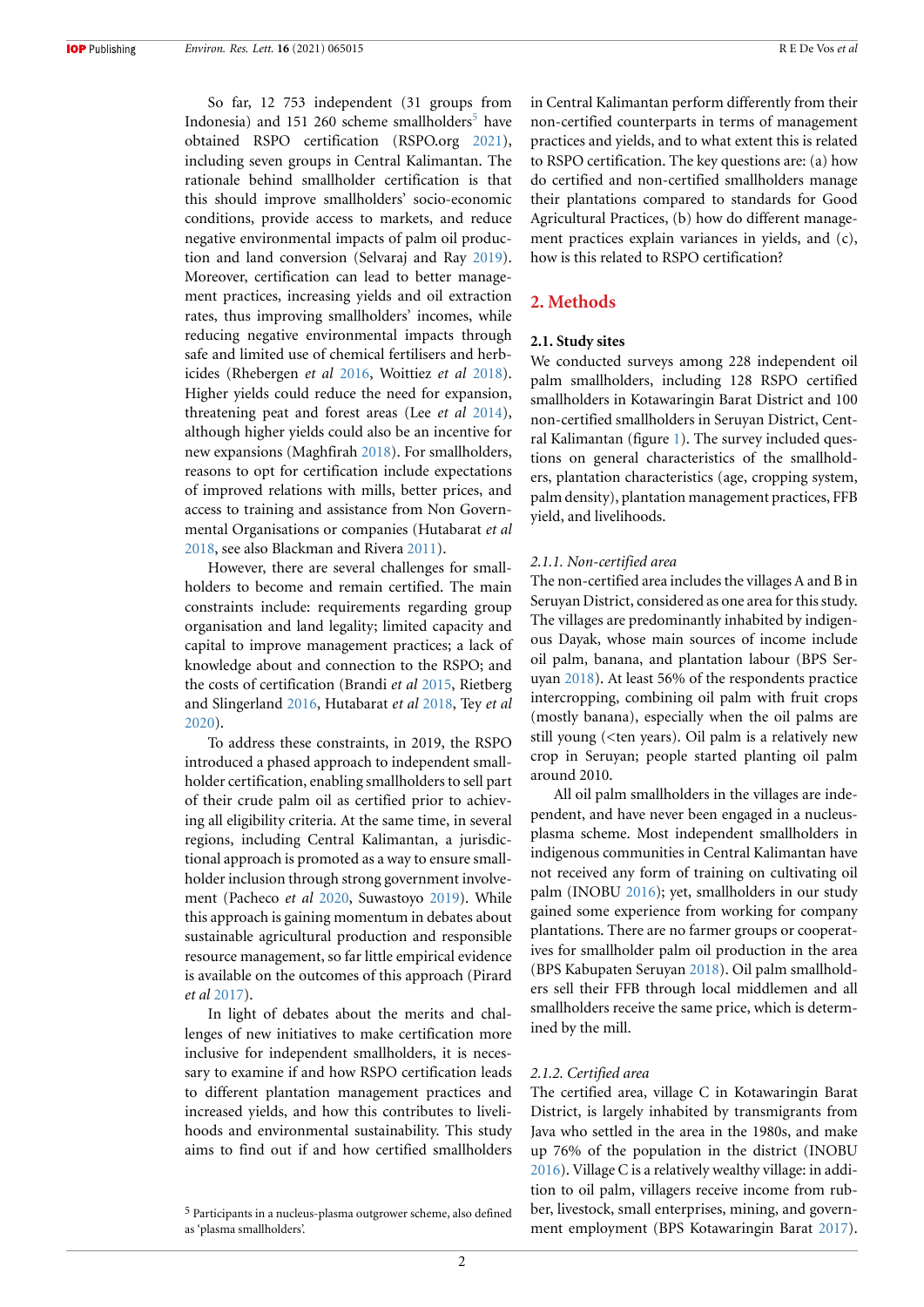<span id="page-3-0"></span>

In 1994, the villagers became engaged in a nucleusplasma scheme with an oil palm company. Now all plasma smallholders have repaid their plasma loans, received land titles for their plots, and have become independent. The land that was previously part of the plasma scheme continues to be fully managed by the former plasma cooperative. However, most people own additional land on which they cultivate oil palm independently. This study concerned only this independent land. As a consequence of the plasma history, the oil palm plantations are mostly managed as monocultures, but five (4.6%) respondents practiced intercropping with fruit trees, black pepper, maize, or rubber. Moreover, as smallholders could follow the example of their plasma plantation, the design of the independent plantations (palm density, planting pattern, and management in the immature phase) is likely to be more optimal than the design of non-certified plantations. In 2017, the cooperative in village C was the first association in Kalimantan to obtain RSPO certification; by 2020 most oil palm smallholders in this village obtained both RSPO and Indonesian Sustainable Palm Oil (ISPO) certification. The cooperative provides fertilisers and credit, and it has multiple business units, such as a supermarket and a travel agency. While the cooperative collectively sells FFB from the plasma area to a mill, FFB from independent plots is sold through middlemen. Certified smallholders do not receive a premium price for their certified FFB, but use the online book-andclaim system Palm Trace (see Hutabarat *et al* [2018\)](#page-9-9).

#### **2.2. Data analysis**

To enable comparison between smallholder management practices we developed a scoring matrix for eight management practices: quality of planting material (lower yielding *dura* or the higher yielding hybrid variety *tenera*), harvesting frequency, harvest criteria, weeding frequency, weeding methods, pruning frequency, use of fronds after pruning, and fertiliser application (frequency, type and amount). For some management practices (use of *tenera* seedlings), we used a score of no (0) or yes (1). For other practices, we used a scoring system of 1–5, from bad to good, based on the standard for Good Agricultural Practices by Woittiez *et al* [\(2016\)](#page-10-10) (see Annex I in the supplementary material (available online at [stacks.iop.org/ERL/16/065015/mmedia\)](https://stacks.iop.org/ERL/16/065015/mmedia)). With these scores we calculated a total score for management practices, rescaling all management practices in the same way so that all categories had a maximum score of 1 (Annex I).

We used a multivariate regression model to determine which practices significantly differed between certified and non-certified smallholders. After removing all missing data cases, the input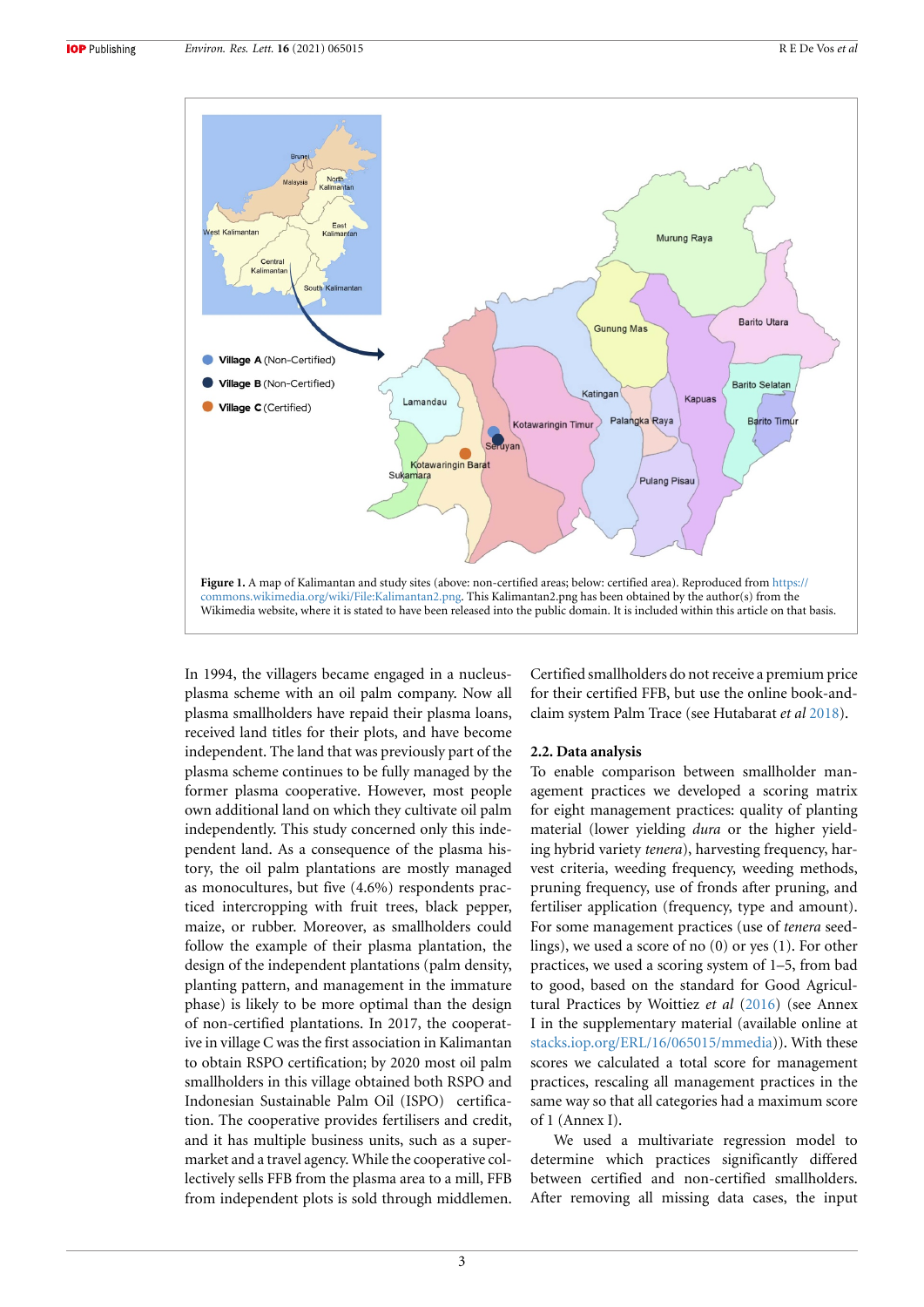<span id="page-4-0"></span>

for this model was the data of 143 respondents (63 certified; 80 non-certified). A Wilcoxon rank-sum test was used to analyse differences in medians for total management scores (Annex II).

Yield data for the non-certified area are based on respondent estimations regarding ton of FFB ha*−*<sup>1</sup> yr*−*<sup>1</sup> , as records were not available (see Annex I for a note on uncertainty in yield calculation). For the certified area we used yield records from the cooperative.

To analyse variation in yield, we fitted a Linear Model to model yield as a function of smallholder type, plantation characteristics, and management practices. After removal of missing data cases, the input for this model was 119 (42 certified and 77 non-certified). We used this model to identify which set of predictor variables predicted differences in yield (Annex II). All statistical analyses were conducted in RStudio, using the OLSRR package (R Core Development Team [2011](#page-10-11), Barton [2018](#page-9-15)).

## **3. Results**

#### **3.1. Plantation management practices**

Certified plantations had significantly older palms of  $10.5 \pm 4.05$  year ( $n = 122$ ) versus  $7.7 \pm 2.8$  ( $n = 100$ ) for non-certified, significantly higher palm density of <sup>136</sup> *<sup>±</sup>* 11.2 palms ha*−*<sup>1</sup> (*n* = 125) versus 133 *±* 11.4  $(n = 100)$  for non-certified and mostly monocultures (95.4% versus 44% for non-certified). In both areas, plantations were in their first planting cycle and were located on mineral soils.

Overall, the certified smallholders scored significantly higher for plantation management practices than the non-certified smallholders. This difference was due to significantly higher scoring for planting material ( $p < 0.001$ ) and fertiliser application  $(p < 0.001)$  by the certified smallholders; both groups scored similarly for other aspects of management and below standard (figure [2](#page-4-0), Annex II).

The certified smallholders mostly obtained planting material from formal distributors, such as the government plantation service, or company nurseries, which are more likely to sell the hybrid *tenera* variety. In contrast, non-certified smallholders often used pulled saplings or discarded seeds from company plantations, which may consist of lower quality *dura* or even sterile *pisifera* palms, or bought saplings through informal distributors, who are more likely to sell the less expensive *dura* variety (figure [3\)](#page-5-0). This means that certified smallholders have a higher yield potential from their higher-quality planting materials.

The non-certified smallholders apply small amounts of fertiliser, and 51% only use a nitrogenbased fertiliser (urea, 4.8 bags ha*−*<sup>1</sup> yr*−*<sup>1</sup> ), which gives a nutrient imbalance (figure [4](#page-5-1)). In comparison, the certified smallholders all use compound fertiliser (NPK Ponska, 16.8 bags ha*−*<sup>1</sup> yr*−*<sup>1</sup> ), which includes nitrogen (N), phosphorus (P), and potassium (K), and apply various other nutrients. Yet, nutrient amounts and combinations in certified smallholders were also not optimal: mean score  $= 0.67$ , while maximum score  $= 1$  would mean at least eight bags of NPK ha*−*<sup>1</sup> , and use of empty fruit bunches or borate in addition (Woittiez *et al* [2016\)](#page-10-10). Figure [4](#page-5-1) shows that not all certified smallholders applied enough NPK and many did not apply additional nutrients (Annex II).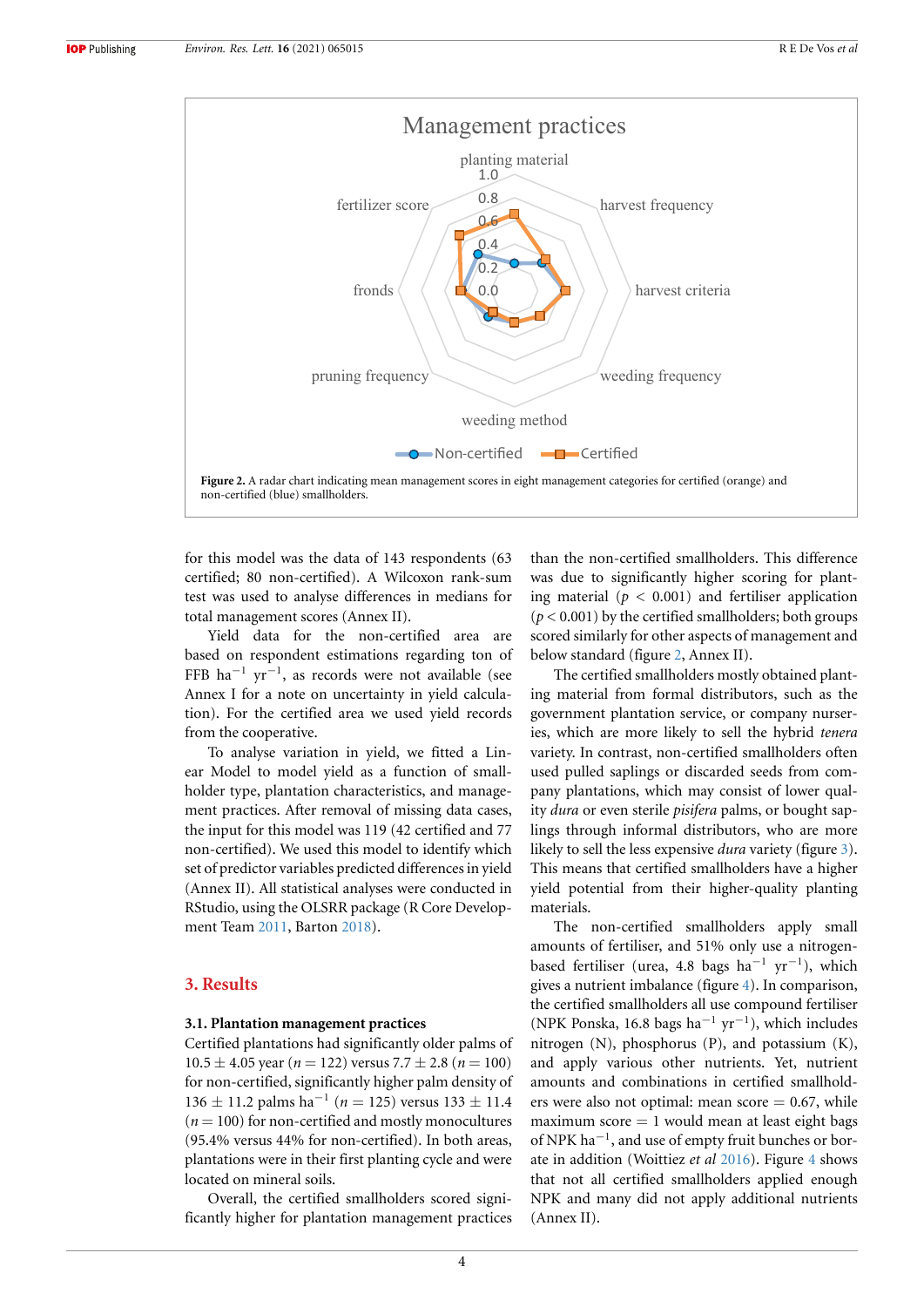<span id="page-5-0"></span>

<span id="page-5-1"></span>

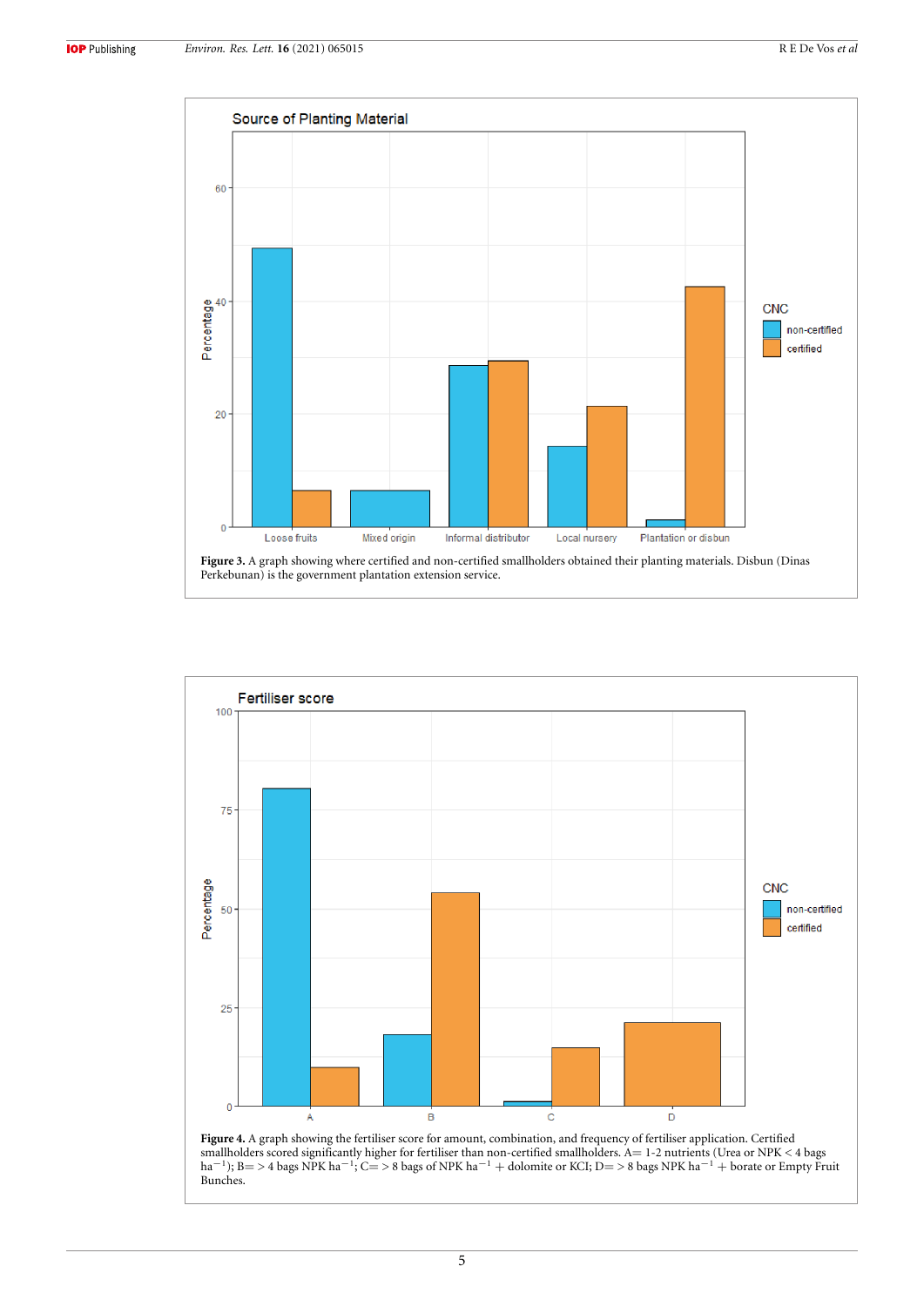<span id="page-6-0"></span>

Certified and non-certified respondents stressed that fertilisers were expensive and not always available. The non-certified smallholders only had access to the government-subsidised fertiliser urea, which is actually intended for paddy. Certified smallholders can obtain different kinds of subsidised fertiliser through the cooperative, and order non-subsidised fertilisers through the oil palm middlemen. Organic fertiliser is not applied by the non-certified respondents. In contrast, 43.7% of the certified smallholders apply organic fertiliser: many certified smallholders owned cows, and the cooperative in village C has a livestock program (separate from oil palm plantations). The cooperative also has arrangements with mills to receive back empty fruit bunches, but respondents said this was expensive due to transportation costs.

Good nutrient management includes maintenance tasks, like weeding and pruning, for optimal nutrient uptake. These tasks are performed less often than recommended, but we found no significant difference between certified and non-certified smallholders. From our respondents, 54% keep understory grasses and weeds between the palms, while 42% weed their plantation completely clean. Most respondents used either paraquat or glyphosate, or both as herbicides.

We did not find a significant difference in harvesting frequency; the majority of our certified respondents (85%) and non-certified respondents (64%) said they adhere to harvesting cycles of 14 days, transporting FFB within 24 h after harvesting. However, from follow-up interviews, we learned that in the non-certified area harvesting intervals are often irregular. Respondents explained that the decision to harvest is partly based on cash needs, the price of FFB, and uptake availability of the middlemen.

## **3.2. Yields**

Certified smallholders had significantly higher FFB yields than non-certified ones, irrespective of palm age (figure [5\)](#page-6-0): 22.5 versus 14.6 t ha*−*<sup>1</sup> yr*−*<sup>1</sup> , respectively. To investigate variation in yield we modelled a set of predictor factors. After model selection three predictors remained in the final model based on 119 observations. No significant interactions between predictors were found (Annex II).

Model 1: yield *∼* certification (yes/no) + palm  $age + palm density + education + land size + inter$  $c$ ropping + planting material + fertiliser score + harvesting frequency + certification  $\times$  palm age + intercropping  $\times$  palm age + certification  $\times$  harvesting frequency  $+$  certification  $\times$  planting material.

Certification, planting material of the *tenera* variety, and increased harvesting interval of 14 days compared to 30 days had a significant positive impact on yield. A harvesting interval of 21 days compared to 30 days did not significantly explain variance in yield.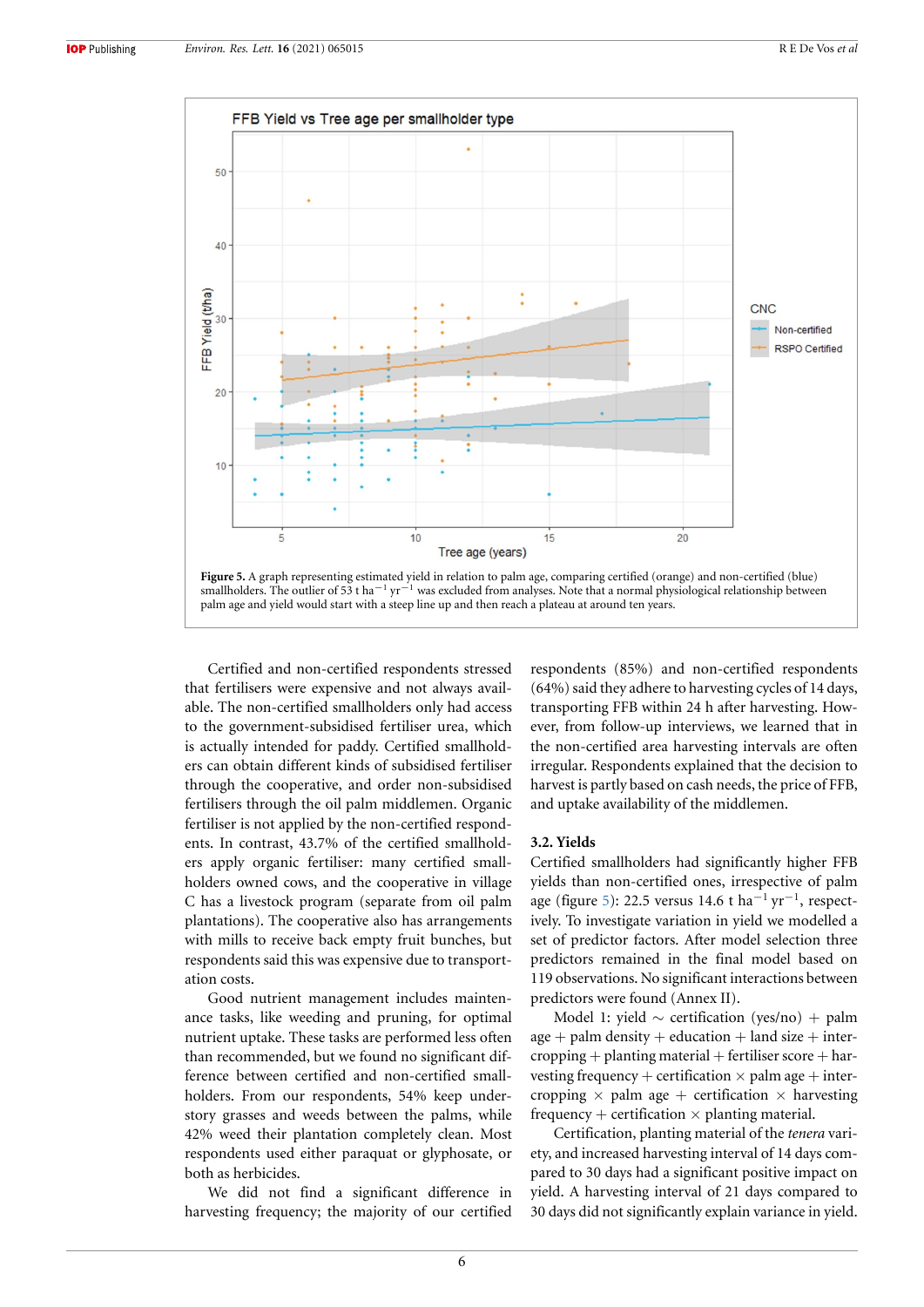The factor certification refers to being a member of the certified group or not; it does not relate to the impact of certification itself.

## **4. Discussion**

#### **4.1. Differences in management practices**

The certified respondents scored significantly higher for management practices. The key differences were in quality of planting materials and fertiliser application. Certified respondents mostly used *tenera* seedlings, whereas non-certified smallholders used *dura* seedlings. This means that the certified smallholders have a higher yield potential (Corley and Tinker [2015](#page-9-16)). Planting material was chosen years before certification; therefore, this is not a consequence of certification. However, as smallholders may convert new land into oil palm, or replace underperforming palms, knowledge about seed varieties can importantly impact yield potential.

Certified respondents used more of and a larger variety of compound and organic fertilisers, whereas non-certified smallholders typically only used one type of single-nutrient fertiliser in small amounts. Appropriate fertiliser application allows the better seeds to express their higher yield potential (Woittiez *et al* [2021](#page-10-1)). Harvesting, weeding, and pruning intervals were similar, but for both areas this was below the recommended frequency. An optimal harvesting interval of 7–10 days increases total harvested yields (Lee *et al* [2014](#page-9-7)). Although non-certified respondents were said to harvest every 14 days, in reality this is irregular and strongly dependent on the price of FFB and uptake availability of the middlemen; hence, their average is probably lower than for certified smallholders. Timely pruning and weeding of the circle around the trunk are important to enable efficient harvesting. However, clean weeding of the entire plantation, practiced by 42% of all respondents, is not in line with Good Agricultural Practices recommendations, which stress that understory vegetation is important for soil biodiversity and decomposition (Ashton-Butt *et al* [2018\)](#page-9-17) and reduces run-off of topsoil and of applied nutrients. While paraquat is forbidden by the RSPO, except in exceptional cases of weed outbreak under strict conditions, at least 53% of the certified smallholders use this herbicide. Respondents reported that it is difficult to find an alternative to deal with woody weeds.

Our findings show that there is scope for yield increase through improvement of management practices, in both the certified and the non-certified areas. Moreover, cost reduction might be achieved with more balanced nutrient management and reduced use of herbicides. RSPO certification could contribute to these management practices by providing training on oil palm cultivation. However, the implementation of knowledge is dependent on input supply, capital, and labour availability, as well as local supply chain conditions determining collection frequency and pricing of FFBs. The RSPO's contribution to shaping these conditions is equally important. Following Rhebergen [\(2019](#page-10-12)) we propose to start with improving low-cost 'yield-taking' management (shorter harvest intervals, proper weeding, and plantation access), which give immediately higher yields through better crop recovery. When resources are available this can be followed by investment in more expensive 'yield-making' management (proper fertilisation) that leads to more and larger bunches but has a larger time span before giving results. Improved seeds can only be implemented at (re)planting.

#### **4.2. Differences in yields**

The certified respondents had significantly higher yields compared to the non-certified respondents (22.5 and 14.5 ton FFB ha*−*<sup>1</sup> yr*−*<sup>1</sup> , respectively). When compared to yields that can be obtained from plantations in Central Kalimantan under optimal conditions, yields found in this study are far below attainable yield. However, yields of the non-certified smallholders are comparable to yields obtained by other smallholders in Central Kalimantan (INOBU [2016](#page-9-13), Monzon *et al* [2021](#page-9-2)) and other regions (e.g. Molenaar *et al* [2013](#page-9-5), Euler *et al* [2016](#page-9-1), Woittiez [2019](#page-10-13)), while the certified smallholders had higher yields. Their yields are comparable to yields obtained by large-scale plantations in Central Kalimantan (Monzon *et al* [2021;](#page-9-2) Annex III), albeit at different palm ages; hence, the yield gaps of these smallholders are still larger.

In our study harvesting frequency and planting material significantly explain higher yields. These two factors are also evident from other studies (e.g. Corley and Tinker [2015](#page-9-16) for planting material, Lee *et al* [2014](#page-9-7) for harvesting frequency). This study could not confirm the contribution of good nutrient management, although this is proven by other studies (e.g. Woittiez *et al* [2018](#page-10-2)). The reasons for this might be that fertiliser application is irregular and it depends on the availability and quality of the fertilisers. Moreover, as non-certified smallholders did not keep records of yields, their estimations may have been overoptimistic. Another factor that might have diluted the relationship between management practices and yield is that respondents do not necessarily score well on every aspect of management, and good nutrient management may be cancelled out by poor planting materials and low frequency of harvesting. Moreover, as there is a time lag between application of better management practices and the production of new palm fruits, it might be too soon to tell if yields increased after certification.

## **4.3. Potential impact of RSPO certification on management practices and yields**

While this study was originally intended to assess the impact of RSPO certification, it appeared that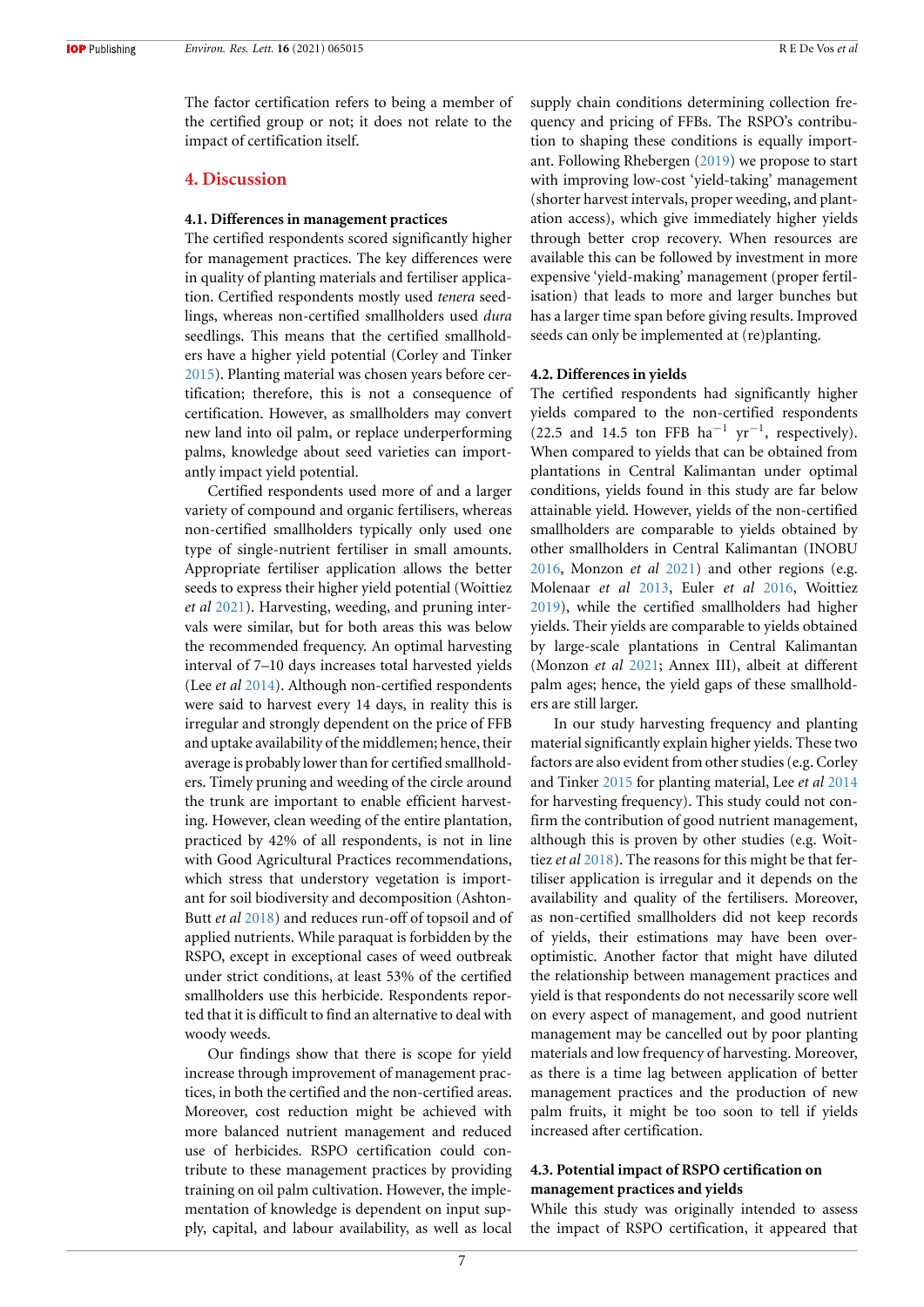non-certified and certified smallholders had fundamentally different starting positions, potentially confounding with the impact of certification (see Sellare *et al* [2020\)](#page-10-14). For example, the smallholders that were certified by the RSPO were already organised in farmer groups and cooperatives, had multiple sources of income, and they had more than 20 years of experience producing palm oil as plasma smallholders. Also, the village was located close to one of the main roads crossing the province, which enables easy transportation of FFB to mills and facilitates access to shops and distributors of agri-inputs.

Multiple studies have found that independent smallholders are a highly heterogeneous group, and that transmigrants with a plasma background, like the certified smallholders in this study, have favourable preconditions for RSPO certification (see Jelsma *et al* [2017](#page-9-18), Hutabarat [2019,](#page-9-19) Dharmawan *et al* [2021\)](#page-9-20). However, as these smallholders already perform relatively well with regards to sustainability standards, the impact of certification might be higher for smallholders who are further away from such standards (Sellare *et al* [2020](#page-10-14)). Therefore, the challenge for the RSPO is to reach smallholders that are not already well organised and lack knowledge about producing palm oil. If our non-certified respondents wish to opt for certification, they will face several challenges, including having to organise in a group and complete land legality. It will also be difficult to achieve compliance to standards for Good Agricultural Practices, when the reasons for non-compliance are rooted in socioeconomic conditions and organisation of the supply chain as much as in lack of knowledge (Jelsma *et al* [2017](#page-9-18)). In particular, access to good planting material and fertilisers is limited, and smallholders do not have guaranteed access to markets.

However, it is striking that compared to the certified area, the management practices of non-certified respondents were not too different. Regarding practices that are important for environmentally responsible palm oil production, certified and non-certified respondents used similar amounts of herbicides, including highly toxic paraquat. In the non-certified areas the majority of the respondents practiced permanent intercropping in their oil palm plantations, which was also found for independent smallholders elsewhere (Azhar *et al* [2017\)](#page-9-21). Should smallholders need to change their management practices to comply with RSPO Principles and Criteria, then it is important to assess how this would impact their other crops. Particularly in areas where yields are low and uptake is irregular, it may be attractive for smallholders to maintain their other crops to reduce their dependence on oil palm.

#### **4.4. Limitations and future research**

The key limitation of our study is that findings on management practices and yields from our small sample cannot be generalised for independent

smallholders across Indonesia. Management practices and the extent to which they impact yield will vary depending on supply chain, as well as soil and climate conditions. However, the key aim of this case study is to show that the way smallholders manage their plantations varies, and that options for yield intensification depend on local supply chain conditions (e.g. access to fertiliser), as well as knowledge increase (e.g. knowledge on correct harvesting).

Our finding that non-certified and certified smallholders have different pre-certification conditions is highly relevant to the current debate on the merits of both a phased approach to certification and a jurisdictional approach. The new RSPO standard for independent smallholders addresses the costs and benefits of certification by advancing revenues as reward of partial certification. This may be a solution to overcome the slow return on investment related to the slow yield response to improved management practices. However, the standard does not provide solutions to challenges regarding legality and group organisation. These issues may be addressed better in (tandem with) a jurisdictional approach with strong involvement of the local government. The current focus of the Indonesian government on making their national ISPO certification mandatory, may lead to an acceleration in granting official land titles (but see Dharmawan *et al* [2021\)](#page-9-20). At present, the non-certified smallholders seem to have a long way to go before they can obtain certification as the requirements set by the RSPO standards are not in accordance with their situation. The outcomes of this study indicate the need to research heterogeneity among independent oil palm smallholders, in terms of group organisation, supply chain connections, legality, productivity, and plantation management practices, including different preferences for monoculture or intercropping, to align certification strategies with the abilities, motivations, and needs of different smallholder types.

## **5. Conclusion**

The certified smallholders in our study had significantly higher management scores and higher yields. They scored better on aspects that facilitate higher yields, such as good-quality planting materials and good nutrient management. The pre-certification conditions of the certified smallholders, such as prior experience as plasma smallholders, high-level group organisation, and access to agri-inputs and credit through the cooperative, possibly explain higher scores for management practices and higher yields. In contrast, in areas where smallholders are relatively new to oil palm, where the infrastructure and supply chain around palm oil are not yet well established, and smallholders are not organised in groups, and lack the required legal documents, it will be more challenging for smallholders to achieve certification. Further examination into how RSPO certification can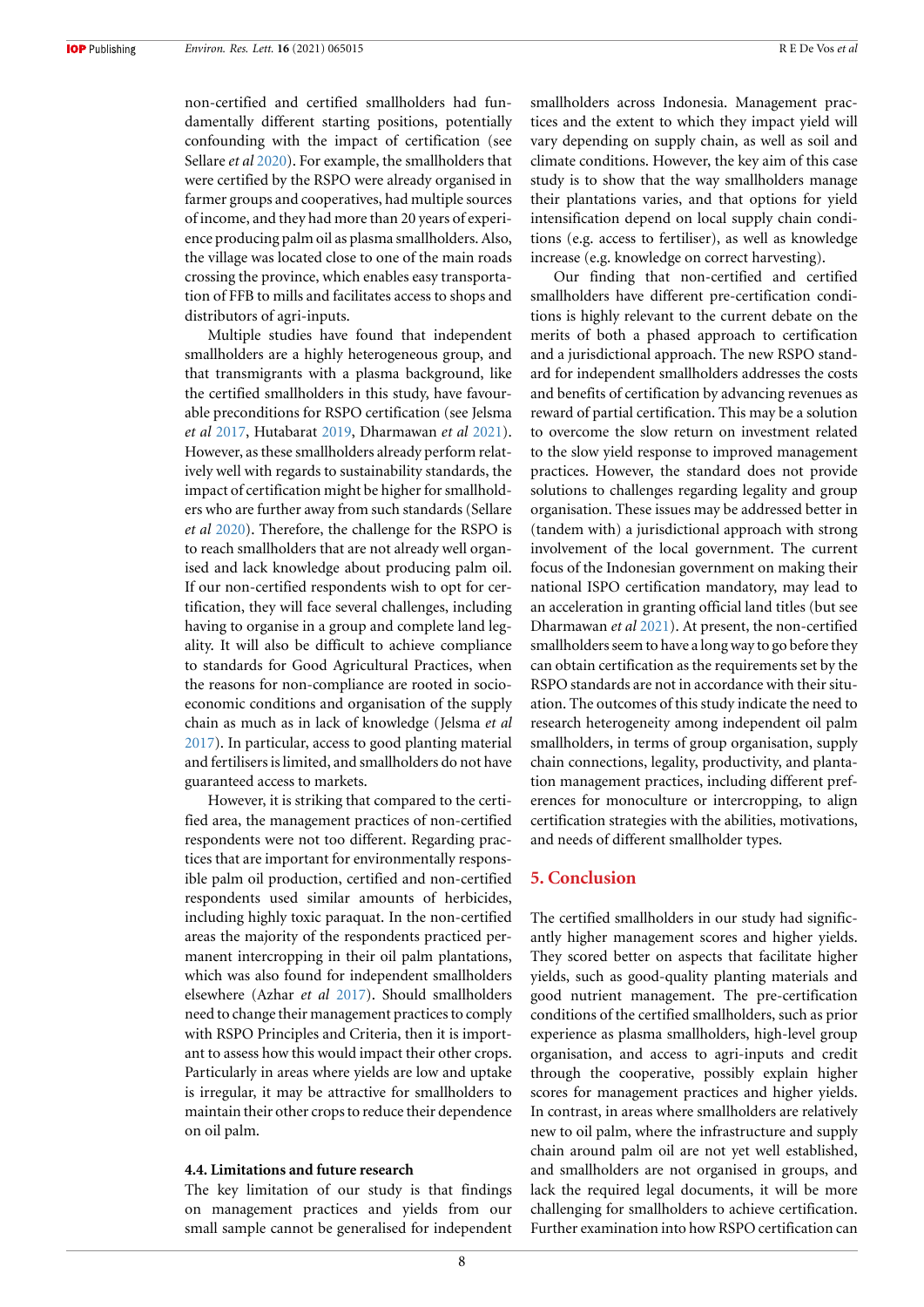include smallholders that have less-favourable precertification conditions is needed.

## **Data availability statement**

The data that support the findings of this study are available upon reasonable request from the authors.

## **Acknowledgments**

We thank all of our respondents for their willingness to cooperate in this research. We thank our local partners at the Lambung Mangkurat University and the University of Palangka Raya. Comments on an earlier version of this manuscript were kindly provided by Andrew J Suggitt, Sarah A Scriven, Izabela Delabre, Lotte Woittiez, Prof. Keith Hamer, and Prof. Jane K Hill. We also thank two anonymous reviewers for their constructive feedback during the review of this manuscript. Thanks go to Rens Brouwers and Bastiaen Boekeloo for assistance with statistical analysis, and Akhmad Rifky for his contribution to the field research. This research was supported by the Socially and Environmentally Sustainable Palm Oil Research (SEnSOR) programme, which receives funding from the Roundtable on Sustainable Palm Oil (RSPO) and is facilitated by the South East Asia Rainforest Research Partnership (SEARRP). Certain images in this publication have been obtained by the author(s) from the Wikipedia/Wikimedia website, where they were made available under a Creative Commons licence or stated to be in the public domain. Please see individual figure captions in this publication for details. To the extent that the law allows, IOP Publishing disclaim any liability that any person may suffer as a result of accessing, using or forwarding the image(s). Any reuse rights should be checked and permission should be sought if necessary from Wikipedia/Wikimedia and/or the copyright owner (as appropriate) before using or forwarding the image(s).

## **ORCID iDs**

Rosanne E De Vos  $\bullet$  [https://orcid.org/0000-0001-](https://orcid.org/0000-0001-5691-1434) [5691-1434](https://orcid.org/0000-0001-5691-1434) Aritta Suwarno **I**nttps://orcid.org/0000-0002-[3918-165X](https://orcid.org/0000-0002-3918-165X)

Maja Slingerland **I**nttps://orcid.org/0000-0001-[8087-8881](https://orcid.org/0000-0001-8087-8881)

Jennifer M Lucey in [https://orcid.org/0000-0001-](https://orcid.org/0000-0001-5224-091X) [5224-091X](https://orcid.org/0000-0001-5224-091X)

#### **References**

<span id="page-9-17"></span>Ashton-Butt A *et al* 2018 Understory vegetation in oil palm plantations benefits soil biodiversity and decomposition rates *Front. For. Glob. Change* **[1](https://doi.org/10.3389/ffgc.2018.00010)** [10](https://doi.org/10.3389/ffgc.2018.00010)

- <span id="page-9-21"></span>Azhar B, Saadun N, Prideaux M and Lindenmayer D B 2017 The global palm oil sector must change to save biodiversity and improve food security in the tropics *J. Environ. Manage.* **[203](https://doi.org/10.1016/j.jenvman.2017.08.021)** [457–66](https://doi.org/10.1016/j.jenvman.2017.08.021)
- <span id="page-9-15"></span>Bartoń K 2018 MuMIn: Multi-Model Inference. R package version 1.40.4 (available at: [Http://CRAN.R-Project.Org/](Http://CRAN.R-Project.Org/Package=MuMIn https://ci.nii.ac.jp/naid/20000872765/en/)) Package=[MuMIn https://ci.nii.ac.jp/naid/20000872765/en/\)](Http://CRAN.R-Project.Org/Package=MuMIn https://ci.nii.ac.jp/naid/20000872765/en/))
- <span id="page-9-10"></span>Blackman A and Rivera J 2011 Producer-level benefits of sustainability certification *Conserv. Biol.* **[25](https://doi.org/10.1111/j.1523-1739.2011.01774.x)** [1176–85](https://doi.org/10.1111/j.1523-1739.2011.01774.x)
- <span id="page-9-14"></span>BPS Kabupaten Kotawaringin Barat 2017 BPS—Statistics of Kotawaringin Barat Regency 62010.1709 BPS Kabupaten Kotawaringin Barat
- <span id="page-9-12"></span>BPS Kabupaten Seruyan 2018 62080.1815 BPS Kabupaten Seruyan
- <span id="page-9-6"></span>Brandi C, Cabani T, Hosang C, Schirmbeck S, Westermann L and Wiese H 2015 Sustainability standards for palm oil: challenges for smallholder certification under the RSPO *J. Environ. Dev.* **[24](https://doi.org/10.1177/1070496515593775)** [292–314](https://doi.org/10.1177/1070496515593775)
- <span id="page-9-16"></span>Corley R H V and Tinker P B 2015 *The Oil Palm* 5th edn (New York: Wiley) pp 674
- <span id="page-9-20"></span>Dharmawan A H, Mardiyaningsih D I, Rahmadian F, Yulian B E, Komarudin H, Pacheco P, Ghazoul J and Amalia R 2021 The agrarian, structural and cultural constraints of smallholders' readiness for sustainability standards implementation: the case of Indonesian Sustainable Palm Oil in East Kalimantan *Sustainability* **[13](https://doi.org/10.3390/su13052611)** [2611](https://doi.org/10.3390/su13052611)
- <span id="page-9-1"></span>Euler M, Hoffmann M P, Fathoni Z and Schwarze S 2016 Exploring yield gaps in smallholder oil palm production systems in eastern Sumatra, Indonesia *Agric. Syst.* **[146](https://doi.org/10.1016/j.agsy.2016.04.007)** [111–9](https://doi.org/10.1016/j.agsy.2016.04.007)
- <span id="page-9-4"></span>Fairhurst T and Griffiths W 2014 *Oil Palm: Best Management Practices for Yield Intensification* (Singapore: IPNI) 180
- <span id="page-9-19"></span>Hutabarat S, Slingerland M and Dries L 2019 Explaining the 'certification gap' for different types of oil palm smallholders in Riau Province, Indonesia *J. Environ. Dev.* **[28](https://doi.org/10.1177/1070496519854505)** [253–81](https://doi.org/10.1177/1070496519854505)
- <span id="page-9-9"></span>Hutabarat S, Slingerland M, Dries L and Rietberg P 2018 Cost and benefit of certification for independent oil palm smallholders *Int. Food Agrib. Manage. Rev.* **[19](https://doi.org/10.22004/ag.econ.274984)** [4](https://doi.org/10.22004/ag.econ.274984)
- <span id="page-9-13"></span>INOBU 2016 *A Profile of Small-Scale Oil Palm Farmers and the Challenges of Farming Independently. The Case of Seruyan and Kotawaringin Barat Districts in Central Kalimantan* 10 INOBU
- <span id="page-9-18"></span>Jelsma I, Schoneveld G C, Zoomers A and Van Westen A C M 2017 Unpacking Indonesia's independent oil palm smallholders: an actor-disaggregated approach to identifying environmental and social performance challenges *Land Use Policy* **[69](https://doi.org/10.1016/j.landusepol.2017.08.012)** [281–97](https://doi.org/10.1016/j.landusepol.2017.08.012)
- <span id="page-9-3"></span>Jelsma I, Woittiez L S, Ollivier J and Dharmawan A H 2019 Do wealthy farmers implement better agricultural practices? An assessment of implementation of Good Agricultural Practices among different types of independent oil palm smallholders in Riau, Indonesia *Agric. Syst.* **[170](https://doi.org/10.1016/j.agsy.2018.11.004)** [63–76](https://doi.org/10.1016/j.agsy.2018.11.004)
- <span id="page-9-0"></span>Jezeer R, Slingerland M, Van Der Laan C and Pasiecznik N 2019 Improving smallholder inclusiveness in palm oil production—a global review (ETFRN) **59** pp vi–xix (available at: [www.tropenbos.org/resources/publications/](https://www.tropenbos.org/resources/publications/etfrn+news+59:+exploring+inclusive+palm+oil+production) etfrn+news+59:+[exploring](https://www.tropenbos.org/resources/publications/etfrn+news+59:+exploring+inclusive+palm+oil+production)+inclusive+palm+oil+ [production](https://www.tropenbos.org/resources/publications/etfrn+news+59:+exploring+inclusive+palm+oil+production))
- <span id="page-9-7"></span>Lee J S H, Garcia-Ulloa J, Ghazoul J, Obidzinski K and Koh L P 2014 Modelling environmental and socio-economic trade-offs associated with land-sparing and land-sharing approaches to oil palm expansion *J. Appl. Ecol.* **[51](https://doi.org/10.1111/1365-2664.12286)** [1366–77](https://doi.org/10.1111/1365-2664.12286)
- <span id="page-9-8"></span>Maghfira A SEnSOR 2018 (available at: [www.sensorproject.net/](http://www.sensorproject.net/wp-content/uploads/2018/05/SEnSOR-Smallholder-intensification-v-expansion_Final.pdf) [wp-content/uploads/2018/05/SEnSOR-Smallholder](http://www.sensorproject.net/wp-content/uploads/2018/05/SEnSOR-Smallholder-intensification-v-expansion_Final.pdf)[intensification-v-expansion\\_Final.pdf\)](http://www.sensorproject.net/wp-content/uploads/2018/05/SEnSOR-Smallholder-intensification-v-expansion_Final.pdf) (Accessed 07 June 2021)
- <span id="page-9-5"></span>Molenaar J W, Persch-Orth M, Lord S, Taylor C and Harms J 2013 *Diagnostic Study on Indonesian Oil Palm Smallholders* (Jakarta: IFC)
- <span id="page-9-2"></span>Monzon J P *et al* 2021 Fostering a climate-smart intensification for oil palm *Nat. Sustain.* [1–7](https://doi.org/10.1038/s41893-021-00700-y)
- <span id="page-9-11"></span>Pacheco P, Schoneveld G, Dermawan A, Komarudin H and Djama M 2020 Governing sustainable palm oil supply: disconnects, complementarities, and antagonisms between